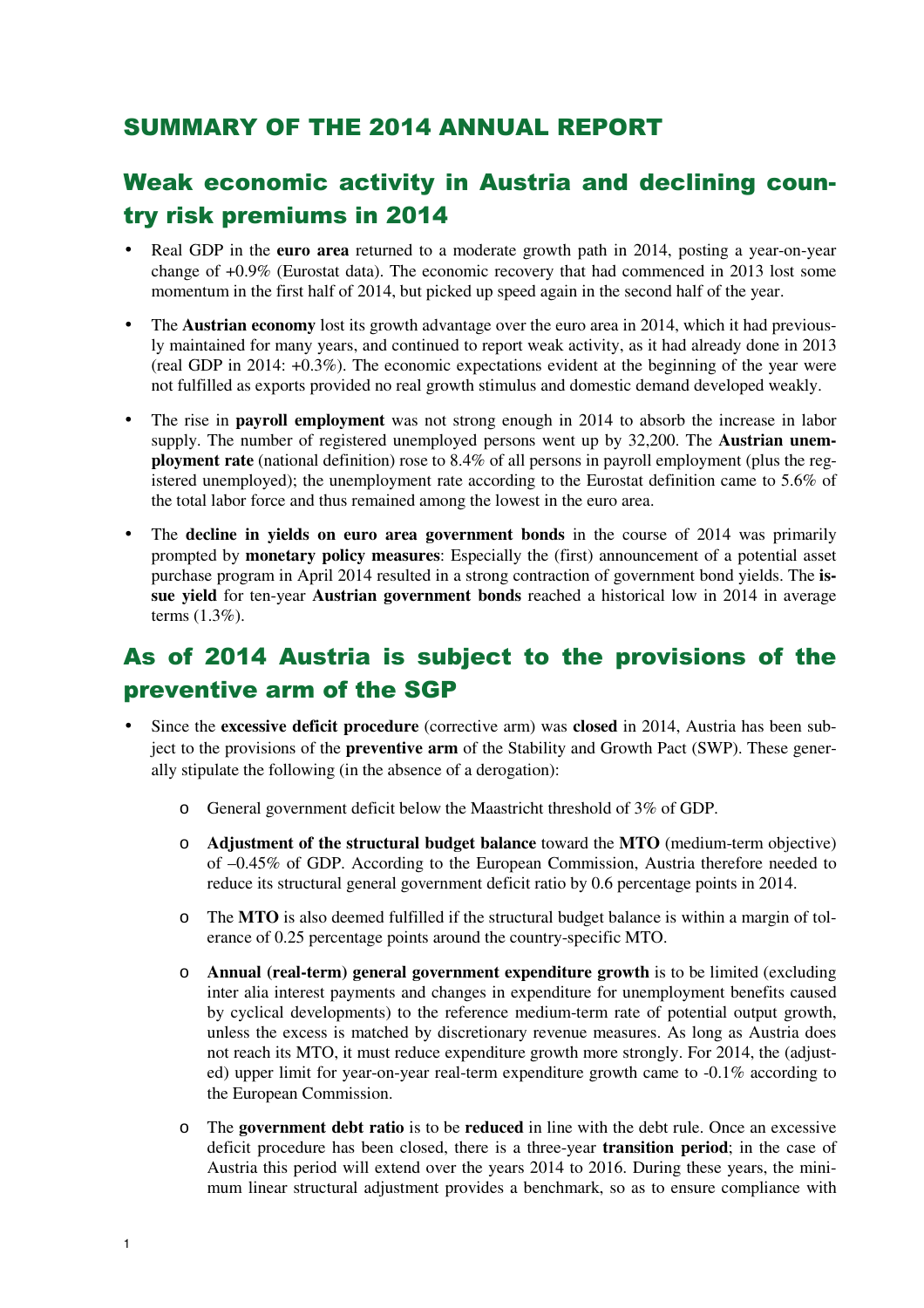the debt rule at the end of the transition period. In this context, maintaining its structural budget deficit for 2014 would be sufficient for Austria according to the European Commission.

- The EU Council's **assessment** of **compliance or noncompliance with the multiple EU fiscal rules** always takes place in the **spring** of the year t for the year t–1 on the **basis of the European Commission's forecast and calculations.**
- If we compare the spring 2015 results of the **potential output estimates** by the European Commission, the Fiscal Advisory Council and the Austrian Institute of Economic Research (WIFO), which are relevant for the cyclical adjustment of the general government budget balance, we find differences, in particular regarding the growth contributions of the trend in total factor productivity (TFP) in 2014. Methodologically, the WIFO – unlike the Fiscal Advisory Council – deviates from the European Commission method, as it assumes a less procyclical TFP trend. Based on a higher TFP trend, the WIFO calculations of March 2015 yield a higher potential output than the European Commission and the Fiscal Advisory Council and, as a consequence, a larger **output gap** (2014: WIFO:  $-1.5$ ; European Commission:  $-1.2$ ; Fiscal Advisory Council:  $-1.0$ ). The 0.2 percentage point difference between the 2014 results of the European Commission and the Fiscal Advisory Council regarding the structural budget balance can in equal parts be explained by different cyclical assumptions (50%) and different data on one-off measures (50%).
- **Overall**, Austria's **fiscal performance** basically fulfilled the **numerical targets** for the year **2014**. However, the debt-to-GDP ratio was considerably higher than planned due to new calculation standards (ESA 2010) and the establishment of Heta Asset Resolution AG, a wind-down unit for Hypo Alpe-Adria Bank International AG. Though the **reform recommendations** issued by the European Commission are broadly in line with the plans of the Austrian government, most structural reforms have not or have only partially been implemented so far. They are to be implemented in the coming years.

## General government budget deficit in 2014 smaller than expected; MTO fulfilled according to European Commission

- At 2.4% of GDP, the **preliminary result** for the **Maastricht deficit in 2014** (as at: March 2015) was 0.3 percentage points lower than the target value identified in March 2014 for the year – although economic growth was weak (even weaker than expected).
- A **tendency to overestimate** the deficit at the central government (federal) level at the budget planning stage, followed by stricter budget execution, was observed in previous years as well, with the exception of the year 2012 (unexpected expenditure for the bank support package): From 2005 to 2014, the (planned) Maastricht deficit at the federal level in the respective budget notification of March of the current year was on average EUR 1.2 billion or 0.4% of GDP higher than the preliminary budget result in the finalized accounts of the next year.
- Whereas **temporary effects** in 2013 (bank support package, revenue from the sale of mobile phone licenses, and tax agreement with Switzerland) had resulted in a decrease of the Maastricht deficit by EUR 0.7 billion on balance, such effects **drove up** the Maastricht deficit by EUR 4.0 billion in 2014. On the expenditure side, one-off measures in 2014 included capital transfers to banks (EUR 4.5 billion); on the revenue side, they consisted of repayments of EU tax funds (gross national income-based resource: EUR 0.3 billion) and revenues from withholding tax on capital gains levied in Liechtenstein (EUR 0.3 billion). Excluding these **one-time events**, the Maastricht deficit came to 1.2% of GDP in 2014 and was thus lower than in 2013 (1.5%).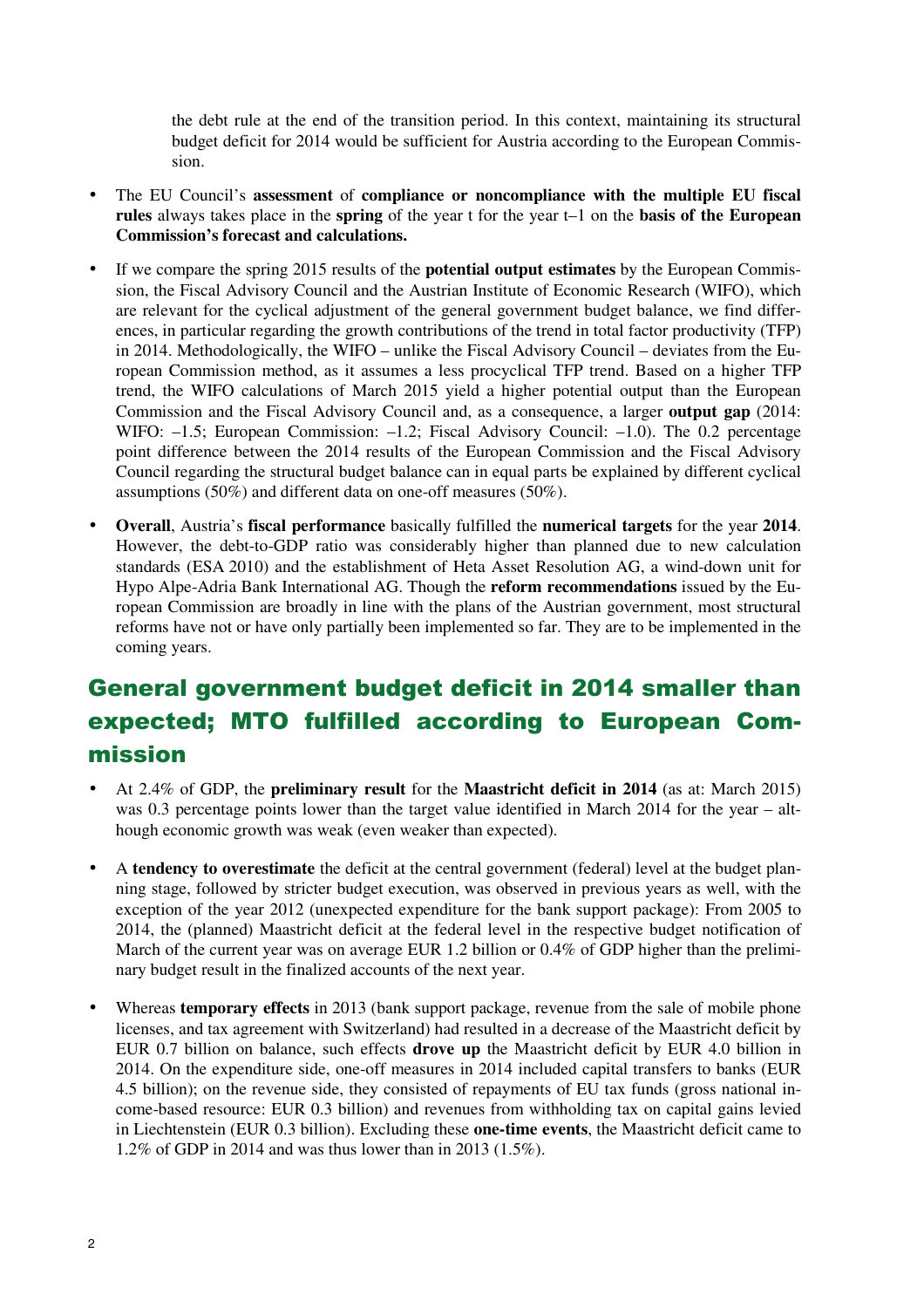- According to the **spring 2015 forecast of the European Commission**, potential growth amounted to 0.9% in 2014 and the output gap to  $-1.2\%$  of potential output. Given an assumed budget sensitivity of 0.58, 0.7 percentage points (rounded) of the Maastricht deficit of 2.4% of GDP were attributable to the **cyclical component**. After adjustments for **one-off measures**, the **European Commission spring 2015 forecast** points to a **structural balance** for Austria amounting to –0.4% of GDP in 2014. This means that Austria **realized its MTO in 2014** in terms of its structural budget deficit (maximum value: –0.45% of GDP).
- According to the EU fiscal rules, Austria must comply with this MTO for the general government budget also in the coming years. However, according to the **Fiscal Advisory Council's calculations of May 2015**, Austria might fail to realize this MTO: The **Fiscal Advisory Council** estimates that the **structural budget deficit** will amount to 0.6% of GDP **in 2015** and thus remain **within the margin of tolerance** of 0.25% of GDP around the **medium-term budgetary objective** (MTO). In the **year 2016**, however, the structural budget balance is expected to deteriorate **"significantly"** (in SGP terminology) because of the **tax reform 2015/2016**.
- The **structural budget balance** calculated is subject to **considerable uncertainty**, and previous years' results are frequently **revised**. These uncertainties result from the different calculation methods and economic forecasts, but also from the fact that potential output is not a directly observable aggregate but much rather an analytical indicator. This also explains the different results of different institutions.

# 2014 increase in government revenues weak by historical comparison, but more pronounced than GDP growth

- The weak economic growth in 2014 resulted in a below-average increase in **general government tax revenues** (+EUR 2.8 billion or  $+3.1\%$ ) compared with the average of the past ten years ( $+3.3\%$ ) per annum). Still, the increase in tax revenues was considerably stronger than that of nominal GDP (+2.0%) owing to the **progressive tax rates** on wages and income, the **2014 Tax Code Amendment Act** and **tax increases** adopted in **previous years**.
- The **revenue-based consolidation measures introduced by the federal government since 2011** are likely – on the basis of ex ante estimates by the Federal Ministry of Finance and adjusted for revenue data on certain special taxes, such as the withholding tax on capital gains or the tax on bank liabilities – to have increased government revenues to a total of EUR 4.5 billion up until 2014, which would correspond to year-on-year growth of some EUR 1.0 billion.
- The tax-to-GDP ratio rose further in the reporting year (+0.5 percentage points), reaching 43.1% of GDP in 2014 according to the national definition.

## Growth of government spending high in 2014, but distorted by one-off effects

• **General government expenditure** totaled EUR 172 billion in 2014, up by EUR 7.9 billion or 4.8% from 2013. This considerable increase was mainly attributable to **two one-off effects**. First, the revaluation of assets related to the establishment of the wind-down unit Heta Asset Resolution AG caused an **increase in expenditure for nationalized banks** (EUR 2.7 billion). Second, revenue from the sale of mobile phone licenses in the amount of EUR 2.0 billion reduced the expenditure volume in a single instance in 2013 and thus distorted the development of expenditure in 2014 against the previous year.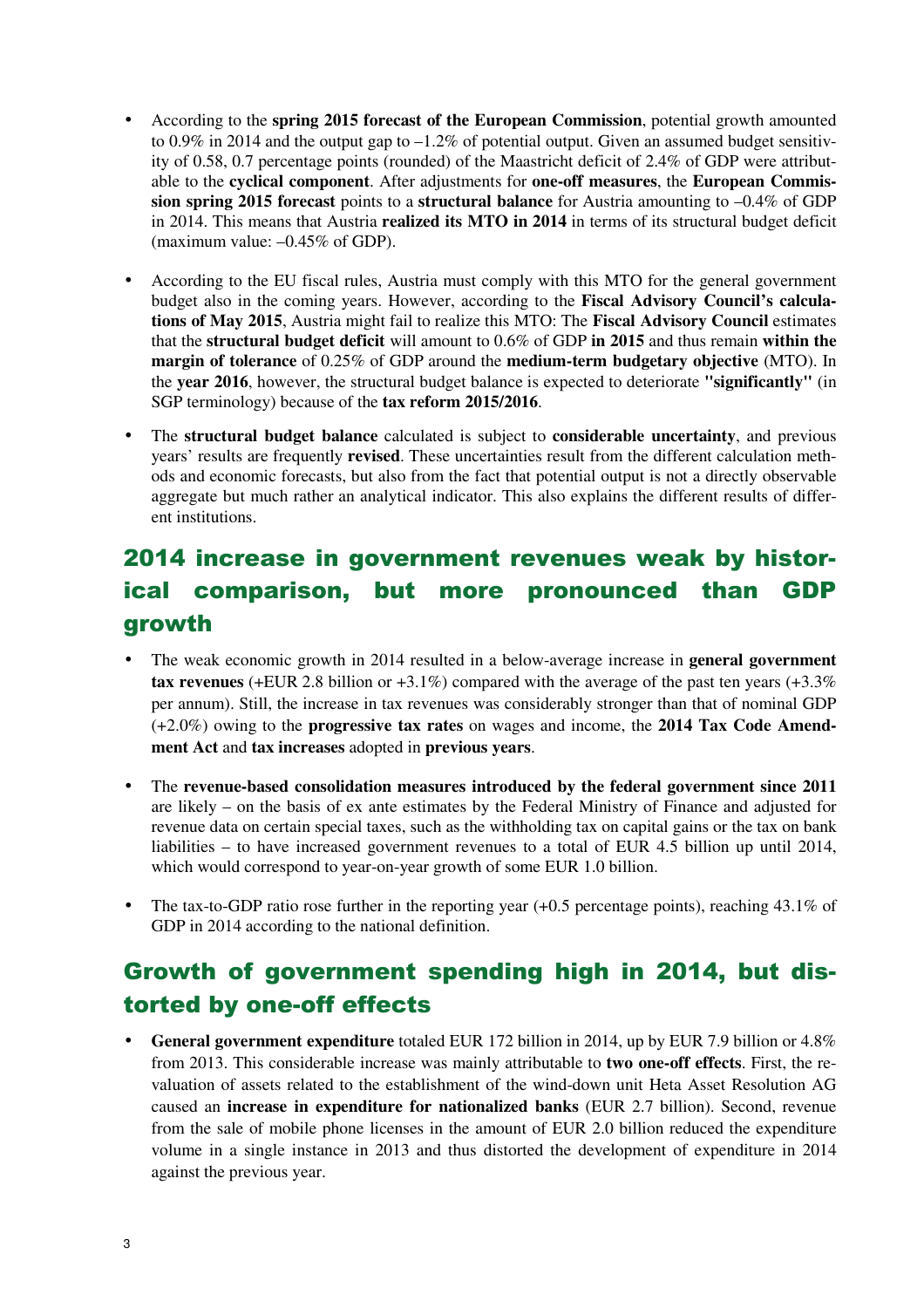- If government expenditure is **adjusted for** all **one-off effects**, the year-on-year **increase in expenditure** came to 2.2% in 2014, a value somewhat above the average observed from 2010 to 2014 (total increase excluding one-off measures 2010 to 2014: 2.0% per annum) and above the nominal GDP increase (+2.0%). Austria's (unadjusted) government expenditure ratio rose strongly in 2014 to 52.3% of GDP (2013: 50.9% of GDP).
- In view of the real year-on-year increase of 3.1%, Austria failed to fulfill the EU requirements concerning the **spending rule** for the year 2014 – **a maximum permissible real rate of change in general government expenditure** (adapted) of  $-0.1\%$  – by a considerable margin, which corresponds to a **"significant" deviation in EU terms**. However, as long as the MTO is complied with, noncompliance with the spending rule does not trigger procedural steps under the SGP. Government expenditure dynamics that are not fully aligned with the spending rule are an indication, however, that it **might be difficult to comply with the MTO** in the future.

# Bank support package, social security and healthcare spending responsible for strong expenditure dynamics in 2014

- Revenues and expenditures related to the **bank support package** and with an impact on the budget added EUR 4.2 billion in net terms (2013: EUR 1.4 billion) to the **general government budget deficit (Maastricht definition)** in 2014. **Total expenditure** related to the bank support package ran to EUR 4.9 billion in 2014. This amount was mainly made up by **capital transfers** to Hypo Alpe-Adria-Bank/Heta. On the **revenue side**, there were changes in liability charges for guarantees, interest on loans granted and dividends in 2014; on aggregate, these changes were broadly neutralized, though.
- The rise in **gross government debt** of EUR 11.3 billion in 2014 was higher than the Maastricht deficit on account of the liabilities of Heta (classified under general government sector liabilities) – although repayments of participation capital reduced debt (BAWAG P.S.K. AG, Raiffeisen Bank International AG). Participation capital held by the central/federal government hence contracted to EUR 0.3 billion under the ESA 2010 accounting rules (Österreichische Volksbanken AG). The **debt accumulated** through all bank support measures taken thus far amounted to EUR 27.8 billion at end-2014.
- Next to the **bank support package**, **social security spending** and **healthcare expenditure** have developed comparatively dynamically over the past years. **Social benefits in cash** augmented by 3.2% in the reporting year (+EUR 2.0 billion), primarily because of expenditure on old-age pensions (+3.9% or +EUR 1.6 billion) and unemployment benefits (+4.8% or +EUR 0.2 billion). Though pension-related structural reforms and moderate adjustments of pensions have put a brake on expenditure growth in the area of **pensions**, the increase in spending in 2014 was still markedly higher than nominal GDP growth  $(+2.0\%)$  and the rise in (one-off effect-adjusted) aggregate spending (+2.2%). The 4.9% growth rate (+EUR 0.6 billion) of **social benefits in kind** can be traced back to **healthcare spending** (+5.0%).
- General government **spending on staff and material resources** grew moderately in 2014 at 1.6% (+EUR 0.9 billion). In 2014, tariff negotiations resulted in a wage increase for federal government employees by 1.9%, following a freeze in 2013. At the regional and local government levels, the negotiated wage increases were higher in some instances. At 1.9%, the increase in spending on staff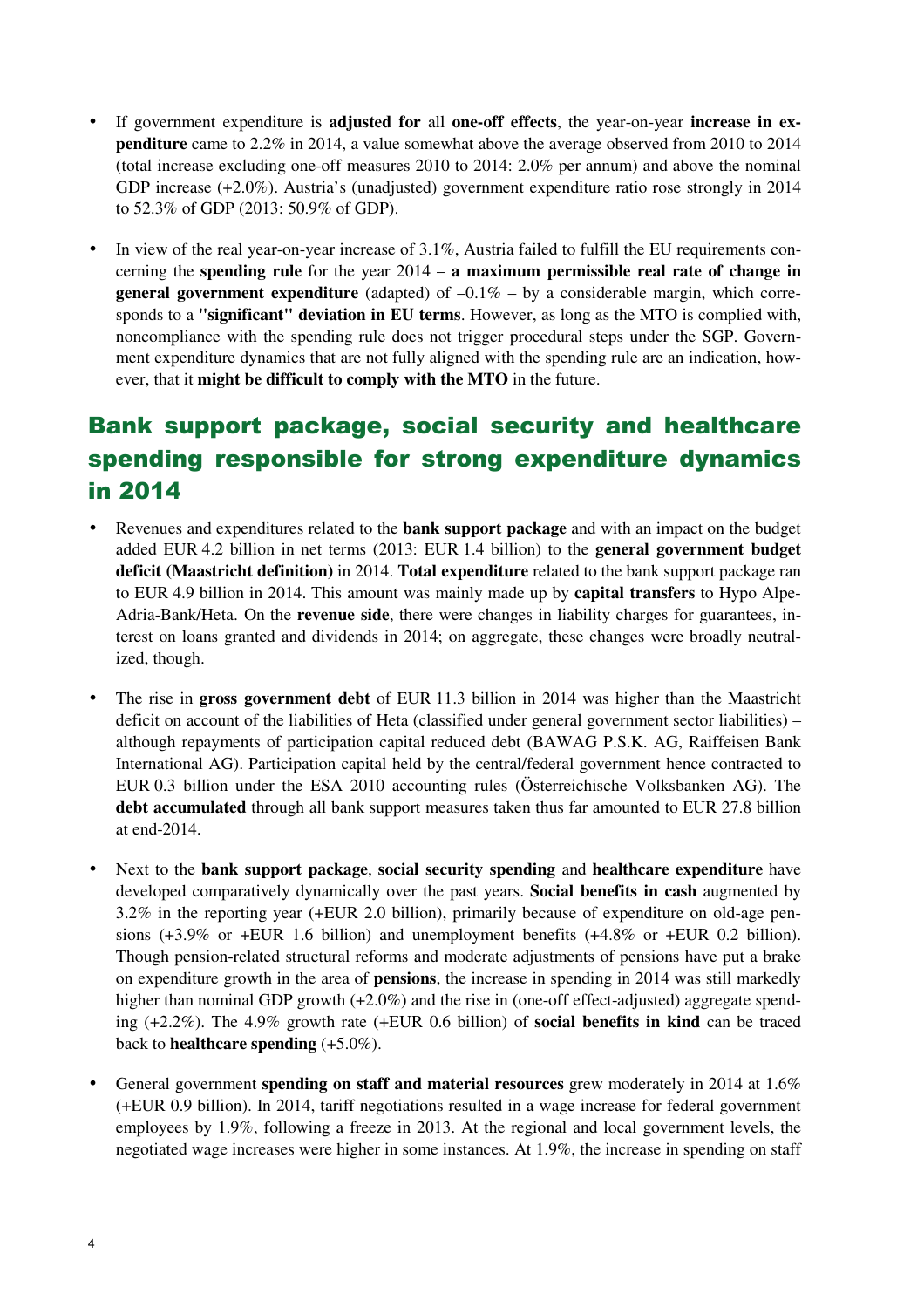and material resources at the regional and local levels corresponded to the general government average of the last five years.

- In the past years, nominal **reductions** have as a rule been observed for **interest payments** on general government debt and, on occasion, for **gross capital formation**. The **interest burden** declined by 3.0% or EUR 0.2 billion in 2014 despite the large increase in general government debt. Interest payments reached a volume of EUR 7.8 billion. In 2009, interest expenditure had still come to EUR 9.0 billion.
- Growth in **general government expenditure for gross capital formation** has been low for several years – in part because of **reclassifications to the private sector** (e.g. ASFINAG, municipal utilities, firms that are market producers at the local level), **special financing transactions** (e.g. leasing transactions) and **assumptions of liability**. The substantial changes caused by the new ESA rules applied since the fall of 2014 (**ESA 2010**) have had little impact on these weak spending dynamics. However, the majority of **quasi-public providers of infrastructure** have been classified as **public entities** since the application of the ESA 2010 (e.g. the federal railways' infrastructure provider ÖBB-Infrastruktur, Vienna's public transport operator Wiener Linien, hospitals run by the regional governments, the federal real estate company BIG, real estate companies of local governments), which has resulted in a massive expansion of the investment volume. Based on the new calculation method, public investment reached a volume of EUR 9.4 billion or 2.9% of GDP in 2014.

### Austria has low structural deficit and high tax-to-GDP ratio by international comparison

- According to the European Commission spring 2015 forecast, the **structural deficit ratio** in Austria was low in 2014 (–0.4% of GDP), also in comparison with other euro area countries (EA-19 average in 2014: –0.8% of GDP). Some euro area countries posted structural budget surpluses in 2014 according to European Commission data, especially Germany (+1.2% of GDP), but also Luxembourg  $(+1.6\%$  of GDP), Cyprus  $(+1.5\%$  of GDP), Greece  $(+0.4\%$  of GDP) and Estonia  $(+0.2\%$ of GDP). Structural deficit ratios of less than 1% of GDP were recorded in the Netherlands, Italy and Portugal. The highest structural deficits in 2014 were observed in Ireland (–4.1% of GDP), followed by Belgium (–2.8% of GDP) and France (–2.6% of GDP).
- The **heterogeneous budgetary developments in the various countries** must be seen against the background of their diverging economic situations prior to the crisis, the varying extents to which the countries were hit by the crisis as well as country-specific economic policy stances and international competitiveness. The budgetary situation in Germany and Austria, for instance, had been markedly better than in France and Italy already prior to the crisis.
- By **international standards** Austria has a very high tax-to-GDP ratio. In the EU, only Denmark, France, Belgium, Sweden and Finland posted higher ratios (indicator 4 when taking into account imputed social contributions) than Austria (43.8% of GDP) in 2014. International organizations (European Commission and OECD) especially criticize the high **tax burden on labor** in Austria, which is deemed to have a dampening effect on economic growth. The **tax reform scheduled for 2016** is supposed to reduce labor taxation.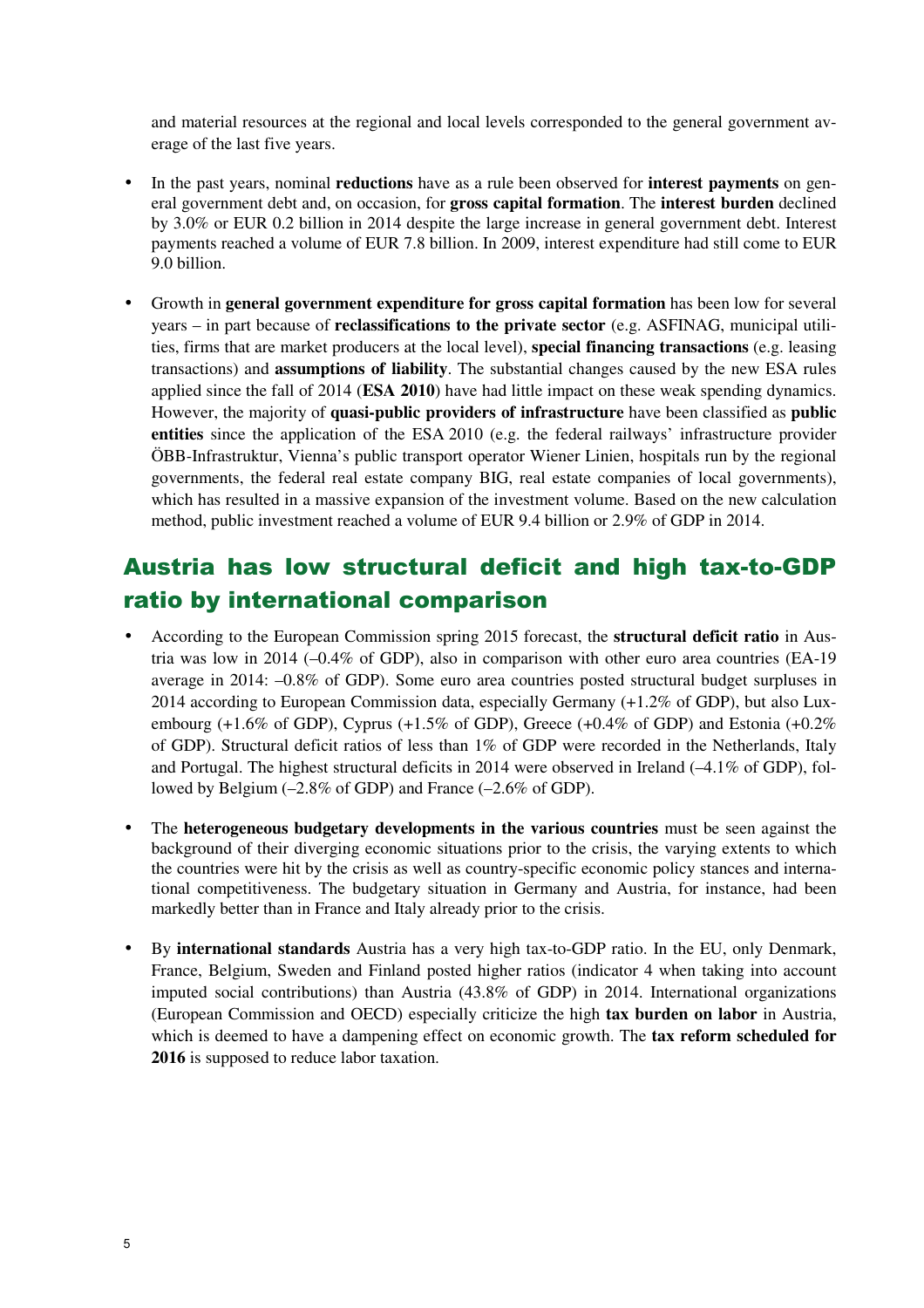# Regional and local governments support consolidation path

- Both Austria's regional and local governments achieved broadly **balanced budgets** in 2014: For the first time since 2003, the fiscal balance at the **regional level** (excluding Vienna) showed a slight surplus of EUR 45 million (0.0% of GDP). A small surplus (EUR 55 million or 0.0% of GDP) was also recorded at the **local level** in 2014. **Excluding the City of Vienna** – whose budget deficit remained more or less unchanged at some EUR 0.1 billion –, **local governments** even achieved a surplus of EUR 0.2 billion or 0.1% of GDP in 2014.
- Although the **consolidation path at the regional level** is firmly embedded in medium-term budget targets and has been accompanied by numerous reform efforts (including administrative reform processes in Upper Austria and measures related to hospital services, e.g. in Upper Austria, Styria and Vorarlberg), it was in particular **(net) intergovernmental revenues** in the amount of EUR 1.0 billion or 0.3% of GDP that contributed to the improvement of the budget balance in 2014. Next to pro-rata **one-off revenues** from withholding tax on capital gains levied in Liechtenstein (+EUR 87 million), these intergovernmental revenues in particular included **additional structural revenues**, which, however, were also tied to additional current expenditure:
	- o additional revenue due to the **2014 Tax Code Amendment Act** (+EUR 230 million);
	- o earmarked federal subsidies for the expansion of **institutional childcare services** (+EUR 85 million);
	- o increase in federal funds for **full-day care arrangements at schools** and for the **new secondary school** initiative (+EUR 55 million);
	- o increase in **earmarked subsidies** from the **Pflegefonds** (long-term care fund; +EUR 23 million) to EUR 157 million (net);
- In 2014, all levels of government **fulfilled** the **targets laid down in the 2012 Austrian Stability Pact**. In the case of the central/federal government, expenditure in connection with the bank support package has been excluded in this calculation. The requirements relating to the reduction of the Maastricht deficit have not been adjusted since the 2012 Austrian Stability Pact entered into force, although regional and local governments clearly more than fulfilled the targets as early as in 2012 and 2013.
- In a regional breakdown, **consolidation** (improvement of the budget balance) was most **successful** in per capita terms in Burgenland in 2014 (EUR 103 per person), followed by Tyrol (EUR 32 per person) and Salzburg (EUR 27 per person). By comparison, the per capita balance deteriorated in Vorarlberg (–EUR 133) and in Carinthia (–EUR 87).
- The highest **per capita budget deficits** were reported by Styria (EUR 126), Carinthia (EUR 112) and Lower Austria (EUR 106) in 2014. Vienna (as a regional and as a local authority) also ranked among the subsectors with comparatively low expenditure overruns, with the budget deficit in 2014 coming to EUR 56 per person.
- Upon request by the Federal Minister of Finance, the Austrian Treasury **OeBFA** also provides **financing to third parties** in the name and for the account of the central government. The **central government's total loan receivables** (after swaps) from third-party financing (regional governments, ASFINAG, Theaterservice GmbH, Kunsthistorisches Museum) amounted to EUR 9.4 billion at year-end 2014. This increase is almost entirely attributable to a rise in the stock of central government loans (after swaps) outstanding to the regional governments (+EUR 0.8 billion).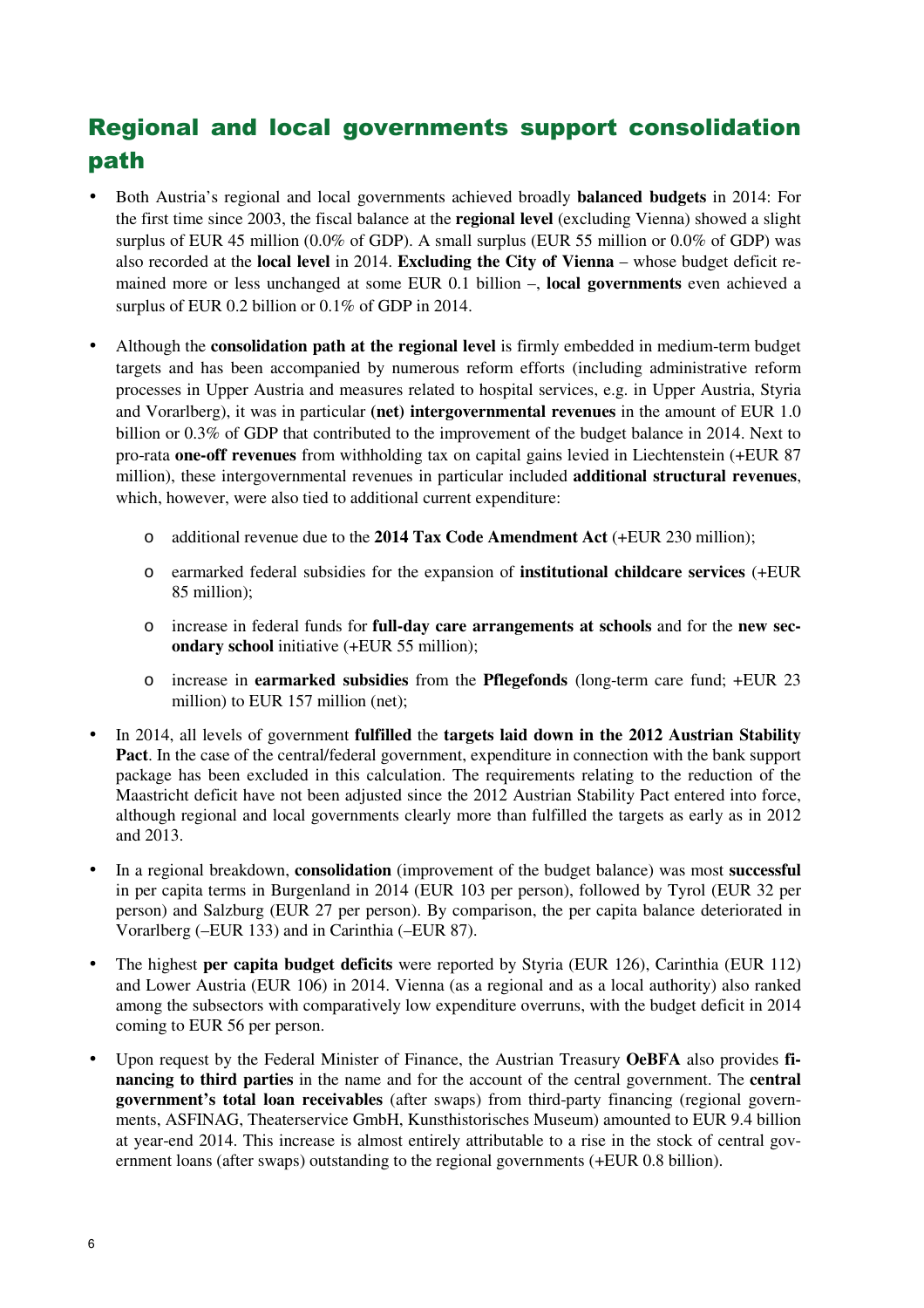• This type of financing via OeBFA accounted for the bulk, i.e. **about 57.1%**, of regional governments' total **financial debt including Vienna** in **administrative budget accounting** (2014: roughly EUR 16 billion). All regional governments with the exception of those of Vorarlberg and Tyrol accessed this source of federal financing in 2014.

## General government debt rose strongly in 2014 due to the establishment of the wind-down unit Heta

- At end-2014, **Austria's gross general government debt (Maastricht definition)** came to EUR 278.1 billion or 84.5% of GDP (end-2013: EUR 261.0 billion or 80.9% of GDP). The **rise** by EUR 17.1 billion consists of the general government deficit of EUR 7.9 billion (primary deficit of EUR 0.1 billion, interest payments of EUR 7.8 billion) and stock-flow adjustments of EUR 9.2 billion.
- The high **stock-flow adjustments** in 2014 of EUR 9.2 billion are to a large part attributable to the debt-increasing effects of the bank support package in the net amount of EUR 7.1 billion (Heta liabilities of EUR 13.4 billion minus the deficit effects of the bank support package of EUR 4.2 billion and the repayment of participation capital in the amount of EUR 2.1 billion). In addition, **ESM** equity payments (EUR 0.4 billion), **EFSF** loans (EUR 0.3 billion) and **period accruals** of interest payments (EUR 0.7 billion) increased government debt. Debt-reducing effects originated from the **repayment of participation capital** (EUR 2.1 billion) and **premiums** from bond issues (EUR 0.5 billion).
- The **increase in government debt** at the federal level of EUR 17 billion observed in **2014** was above all attributable to the establishment of Heta (+EUR 13.4 billion) as a wind-down unit classified under general government. At the local level (including the City of Vienna), debt rose by EUR 0.5 billion, at the regional level, by EUR 0.1 billion. At end-2014, 87.6% of total general government debt was attributable to the **central** government, 7.3% to **regional** governments, 4.7% to **local** governments, and 0.5% to the **social security** funds.
- The volume of measures implemented to **stabilize international and national financial markets** since end-2008 have raised Austria's debt by a total of EUR 37.2 billion or 11.3% of GDP (as at year-end 2014). Of this amount, EUR 27.8 billion are accounted for by measures taken under the **Austrian bank support package**.
- The **share of external debt** in total government debt edged up by one percentage point in 2014, reaching 77.5%. This increase was attributable to the establishment of Heta as a bad bank for Hypo Alpe Adria in the fourth quarter of 2014, among other factors. The overall creditor structure of Austria's government debt is still dominated by the structure of the **federal debt**, which makes up approximately 75% of total general government debt (Maastricht definition) – despite the expansion of the general government sector following the transition to the ESA 2010.
- **Banks** remain the most important group of **domestic creditors** holding claims against the government, even if their role as creditors has been slightly declining since 2011. **Private investors** (enterprises and households) continued to play only a minor role in public sector financing; their direct holdings of securities and holdings of federal treasury bills and notes came to around EUR 1.1 billion (0.4%) of total government debt as at December 31, 2014.

#### Risk-averse approach determines the federal government financial debt structure

**Demand** for debt securities issued by the **Republic of Austria** (and via intergovernmental financing also for the Austrian regional governments) was **brisk** on the financial markets in 2014. For a time, Austria even sold **money market papers at negative interest**.